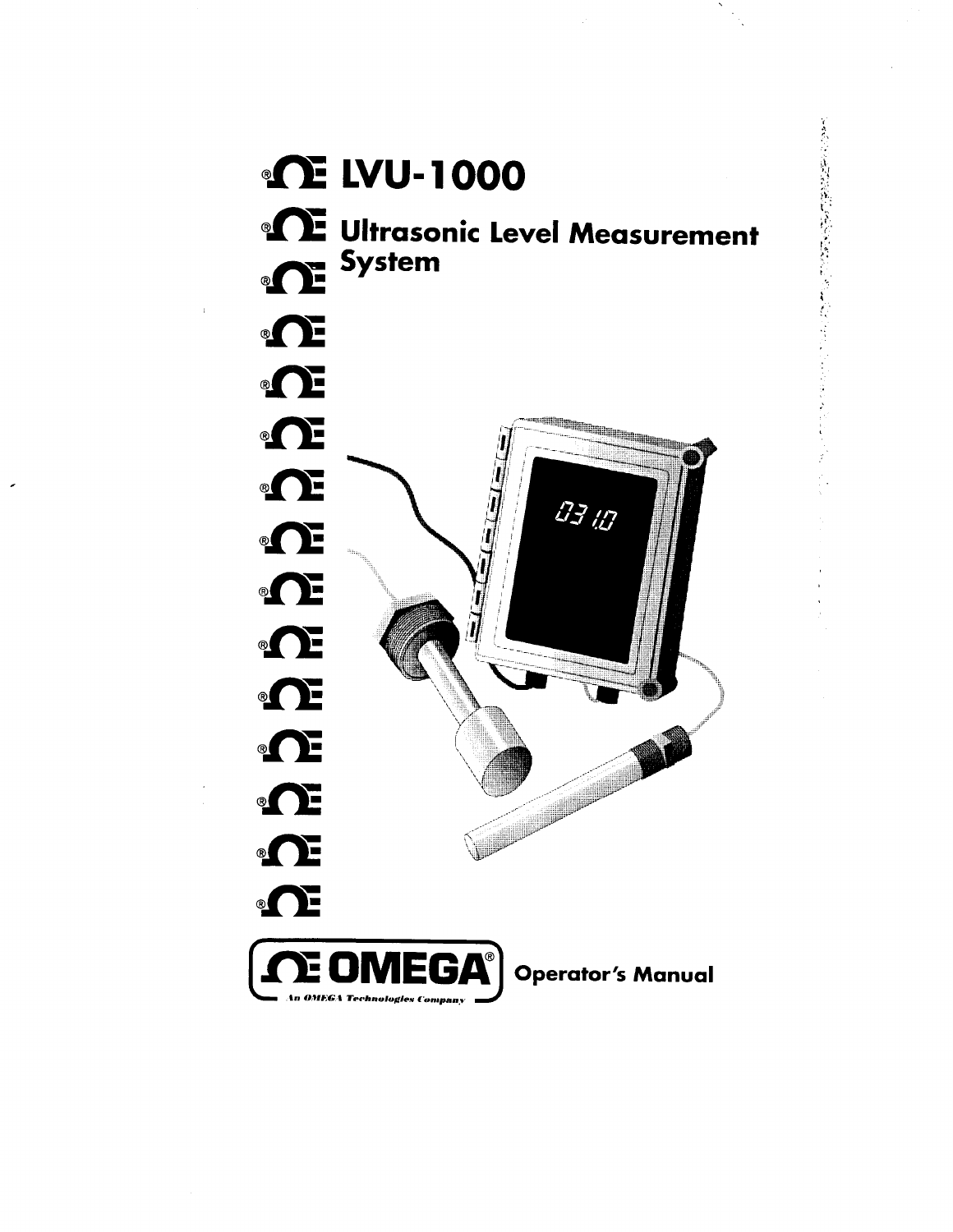Call for Your FREE Handbook Request Form Today: (203) 359-RUSH



### VSN

One Omega Drive, Box 4047<br>Stamford, CT 06907-0047 FAX: (203) 359-7700 Telephone: (203) 359-1660

**Servicing USA and Canada: Call OMEGA Toll Free**<br>
USA<br>
One Omega Drive, Box 4047<br>
Stamford, CT 06907-0047<br>
Europhone: (203) 359-1660<br>
Telephone: (203) 359-1660<br>
Telephone: (203) 359-1660<br>
Telephone: (203) 359-1660<br>
Telepho  $\mathbb{R}^m$  and verify that  $\mathbb{R}^m$  that you have received aim  $\mathbb{R}^m$  $\mathbb{S}$ including the following  $\mathbb{S}$  in parentheses):  $\mathbb{S}$  $\mathbb{E} \left[ \begin{array}{ccc} 0 & \mathbb{E} \ \mathbf{E} & \mathbb{E} \ \mathbf{E} & \mathbb{E} \end{array} \right]$ 

# Servicing Europe: United Kingdom Sales and Distribution Center

25 Swannington Road, Broughton Astley, Leicestershire<br>LE9 6TU, England<br>Telephone: 44 (1455) 285520 FAX: 44 (1455) 283912

## The OMEGA Complete Measurement and **Control Handbooks & Encyclopedias**

- Z Iemperature
- **L** Pressure, Strain & Force<br>  $\mu$  Flow and Level<br>  $\mu$  pH and Conductivity
	- $\triangleright$  Data Acquisition Systems<br>  $\triangleright$  Electric Heaters<br>  $\triangleright$  Environmental Monitoring
- and Control





Remove the Packing List and verify that you have received all equipment,<br>including the following (quantities in parentheses):<br> $LVU-1000$  Ultrasonic Level Measurement System (1)<br> $Q$ perator's Manual (1)<br> $Q$ erator's Manual (1

damage to the shipping agent. damage. Note any evidence of rough handling in transit. Immediately report any damage. Note any evidence of rough handling in transit. Immediately report any When you receive the shipment, inspect the container and equipment for signs of  $A$ 



contents, save packing material and carton in the event reship. material is saved for inspection. After examining and removing ment is necessary. The carrier will not honor damage claims unless all shipping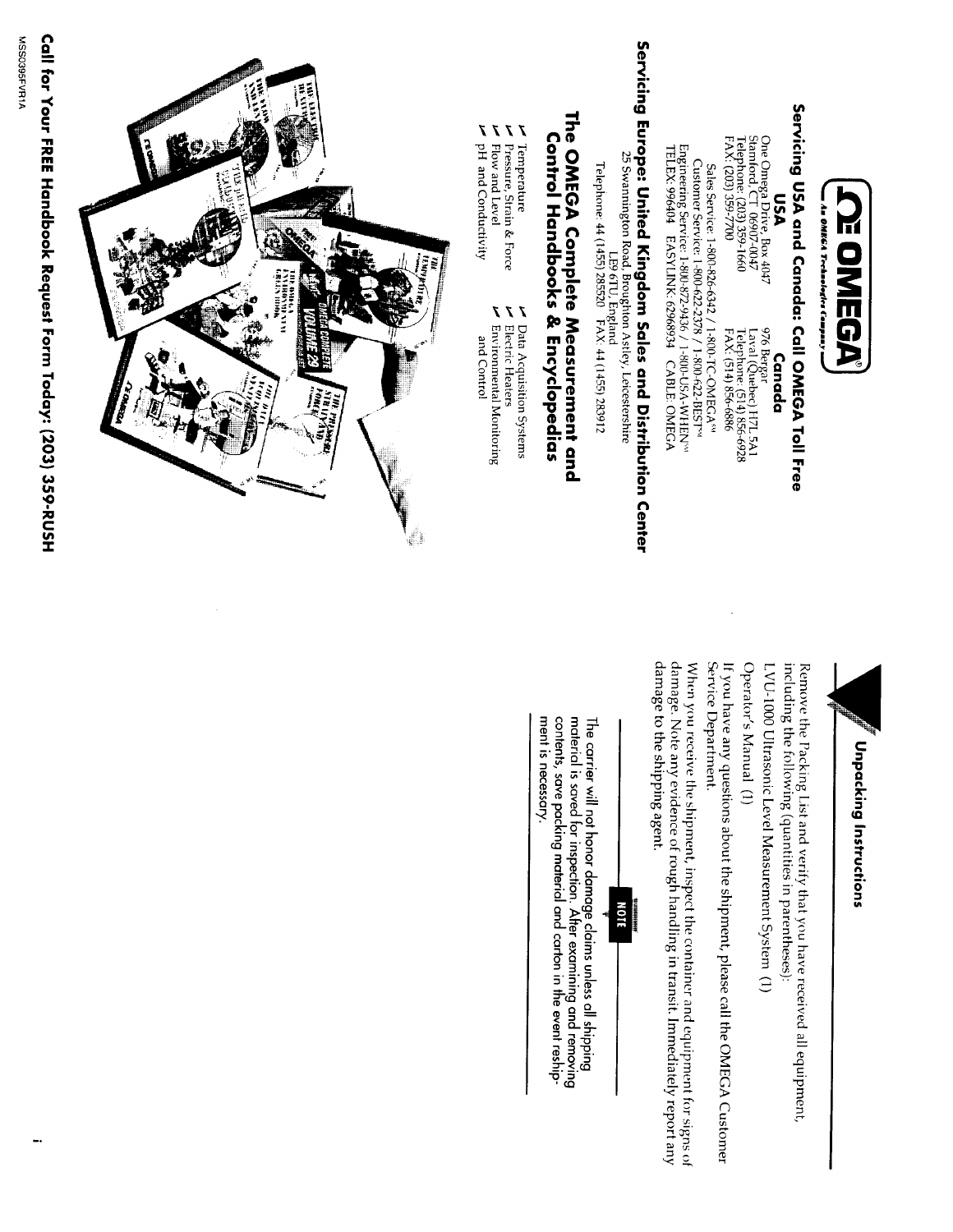|   | ABLE OF<br>i  |
|---|---------------|
|   |               |
| Ç |               |
|   |               |
|   |               |
|   |               |
|   |               |
|   |               |
|   |               |
|   |               |
|   |               |
|   |               |
|   |               |
|   |               |
|   |               |
|   |               |
|   |               |
|   | <u>ပ</u><br>၈ |
|   |               |
|   |               |

| <b>LVU-1000 Series</b>                                                                                                                                                                                                                                                         |
|--------------------------------------------------------------------------------------------------------------------------------------------------------------------------------------------------------------------------------------------------------------------------------|
|                                                                                                                                                                                                                                                                                |
| Page                                                                                                                                                                                                                                                                           |
| $\bullet$<br>$\bullet$<br>$\bullet$<br>$\bullet$<br>$\bullet$<br>$\frac{1}{2}$                                                                                                                                                                                                 |
| Principles of Operation .<br>$\bullet$<br>$\bullet$<br>$\bullet$<br>i<br>-<br>-                                                                                                                                                                                                |
| $\bullet$<br>$\ddot{\cdot}$<br>$\bullet$<br>$\bullet$<br>$\bullet$<br>٠<br>نه<br>د                                                                                                                                                                                             |
| Sensor Diagram - Figure 2<br>Wiring Diagram - Figure 1<br>Control Unit Installation<br>$\blacksquare$<br>$\vdots$<br>$\ddot{\cdot}$<br>$\ddot{\cdot}$<br>$\vdots$<br>.<br>نبا<br>دن<br>ما<br>ىن<br>1<br>$\frac{\omega}{\Gamma}$<br>N                                           |
| <b>System Features and Operating Modes</b><br>4-l                                                                                                                                                                                                                              |
| Standard Features<br><b>+++++++++++++++++++</b><br>.<br>$\ddot{t}$<br>$\ddot{+}$<br>$\ddot{+}$                                                                                                                                                                                 |
| $\ddot{\cdot}$<br>$\bullet$<br>უ<br>-                                                                                                                                                                                                                                          |
| Calibration Diagram - Figure 3<br>Linear Characterization Brief Description<br>Analog Output Calibration VERIFICATION Procedure<br>$-2$ , $-2$ , $-2$ , $-2$ , $-2$ , $-2$<br>.<br>$\vdots$<br>$\bullet$<br>.<br>տ<br>Ļй<br>$\frac{5}{4}$<br>in<br>∞<br>ښ<br>ن<br>م            |
| Programming Prompt List<br>$\ddot{\cdot}$<br>$\bullet$<br>$\bullet$<br>$\ddot{\phantom{0}}$<br>$\ddot{\phantom{0}}$<br>$\bullet$<br>$\bullet$<br>$\bullet$<br>$\bullet$<br>ċ-1                                                                                                 |
| <b>System Configuration Document</b><br>$\bullet$<br>$\bullet$<br>$\bullet$<br>$\bullet$<br>$\bullet$<br>$\bullet$<br>$\bullet$<br>$\bullet$<br>$\bullet$<br>$\bullet$<br>$\bullet$<br>$\mathbf{r}$                                                                            |
| Dimensional Drawings - Figure 4<br>Dimensional Drawings<br>$\ddot{\cdot}$<br>$\ddot{\cdot}$<br>$\bullet$<br>$\bullet$<br>$\bullet$<br>$\bullet$<br>$\bullet$<br>$\bullet$<br>$\bullet$<br>$\bullet$<br>$\bullet$<br>$\bullet$<br>$\bullet$<br>i<br>-<br>L<br>$\overline{3}$ -1 |
|                                                                                                                                                                                                                                                                                |



reliable and cost effective means of level control.

## $\mathbf{w}$

of-the-art level measurement instrument. Based on the latest reliable and cost effective means of level control. ultrasonic technologies, the LVU-1000 series provides an efficient, The OMEGA Model LVU-1000 series liquid level system is a state-

contacting ultrasonic sensor and a compact, remote electronic control The LVU-1000 series consists of  $2$  major components: a non-

suit virtually any application. Standard mounting configurations include a  $\frac{w'}{w}$  and  $2''$  NPT fittings. Flange mounting is also available The LVU-1000 series is available in a variety of sizes and materials to System Calibration .................... . ..5- 1  $\cup$  $\overline{5}$  $5^{\circ}$  $.5,$  Kyn  $\overline{p}$  $\mathbb{E}$ .  $\overline{P}$ 

Sensor Diagram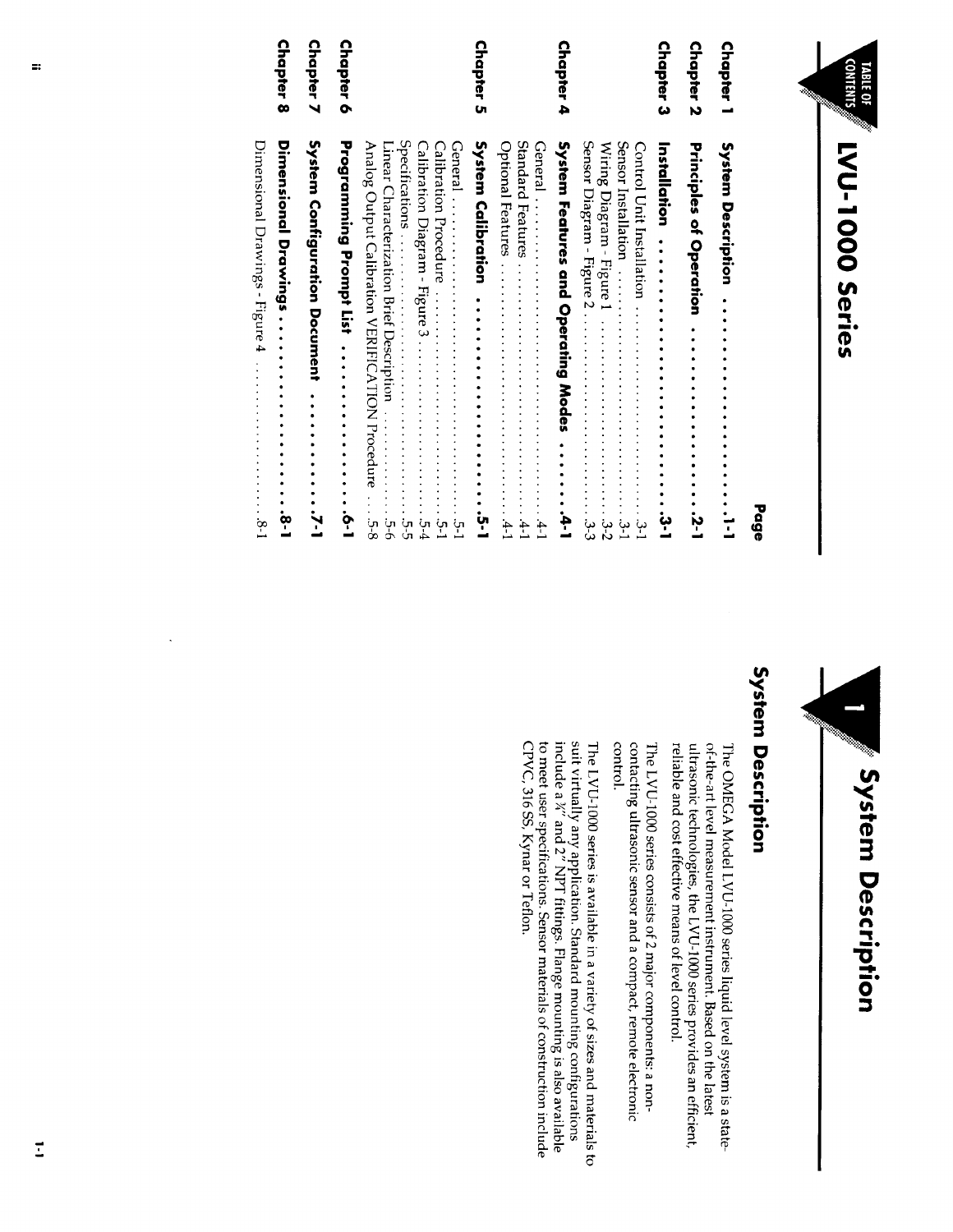

:\$.::.. .::F **7**..::;..::F s Principles of Operation ..::r. .:::. **.::::**



In operation, the electronics generates an electronic signal which is converted by the sensor (mounted on top of the vessel) to a burst of

 $\mathbf{u} = \mathbf{u}$  pulses are transmitted through the air transmitted through the air transmitted through the air transmitted through the air transmitted through the air transmitted through the air transmitted through the ai towards the liquid surface. As the pulses reach the liquid surface, they are reflected back to the sensor. These received echoes are

 $t_{\rm max}$  compares the calculated values with user programmed values  $\alpha$ 

Principles of Operation

system parameters to provide the required control outputs. distance of the liquid surface from the sensor. The microprocessor then compares these calculated values with user programmed and back. This "Time of Flight" is directly proportional to the calculate the time it takes for the pulses to travel to the liquid surface microprocessor. The microprocessor uses the return signals to converted back to an electronic signal, which is then sent to the they are reflected back to the sensor. These received echoes are towards the liquid surface. As the pulses reach the liquid surface, ultrasonic pulses. These pulses are transmitted through the air converted by the sensor (mounted on top of the vessel) to a burst of In operation, the electronics generates an electronic signal which is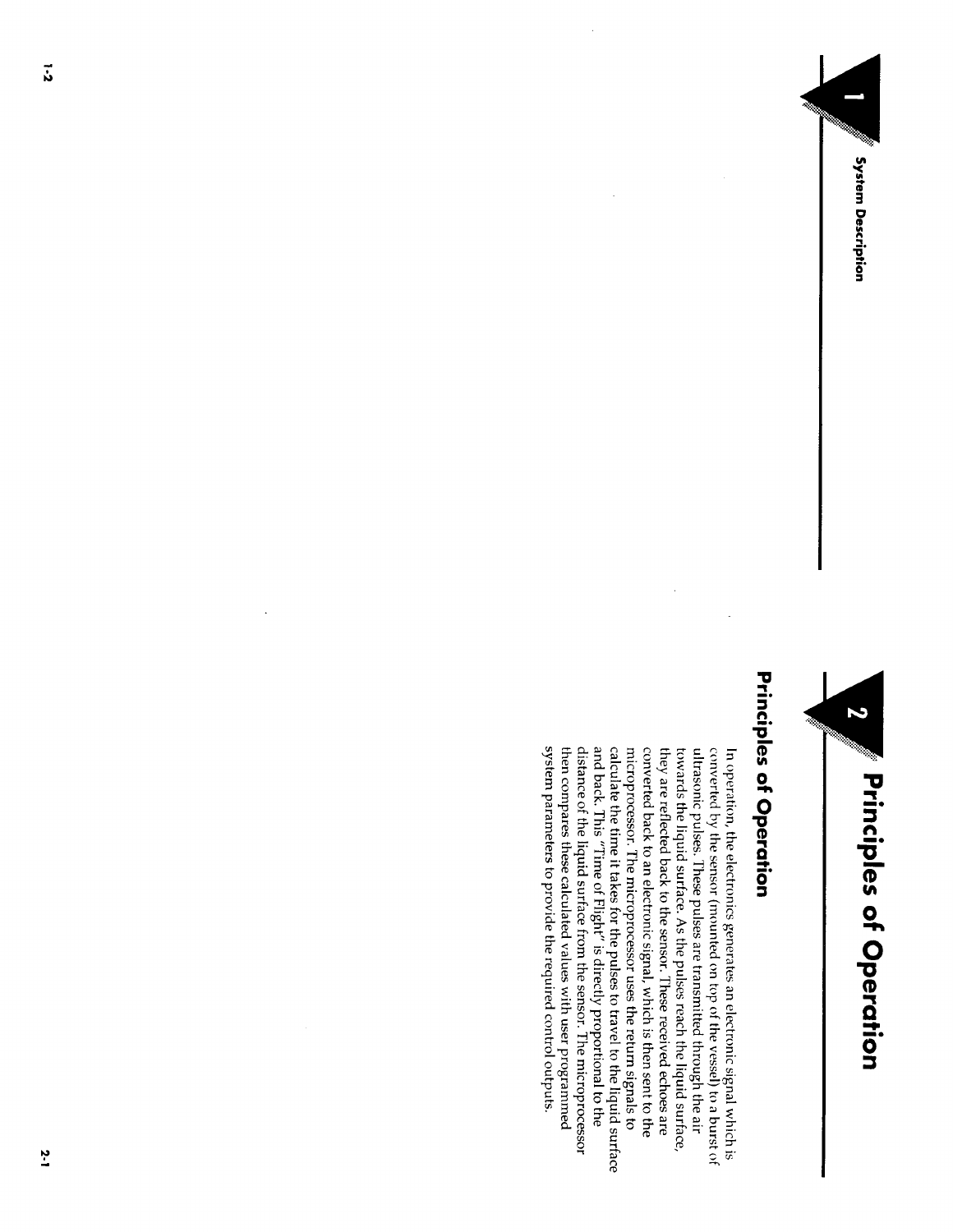Principles of Operation

Unit I ns t a ll a titulation

wiring procedures.

1. Open control unit enclosure and remove the printed circuit board. 2. Replace printed circuit board, and route power and control wiring to the enclosure. Observe all applicable local electrical codes and



tightening!

3 . For flange mounted sensors, simply bolt the sensor/flange assembly to the proper mating flange connection.

per the Wiring diagram (see figure 1).

 $4.4.$  Route the sensor cable to the electronic control unit and control unit and connection  $\mathcal{A}$ 

IF ROUTING THE SENSOR CABLE THROUGH CONDUIT, A DEDICATED CONDUIT SHOULD BE UTILIZED. AVOID ROUTING THE SENSOR CABLE IN CLOSE PROXIMITY TO ANY SOURCE OF ALTERNATING CURRENT OR RFI.

## Senso r

- 
- $\mathcal{L}$ wiring procedures.
- ىب the wiring diagram (see tigure 1). Connect power and control wiring to the control unit as shown in<br>the wising the second control wiring
- 4. Be sure that all wiring is carefully dressed to prevent pinching between the housing and the cover.

## Sensor Installation

the liquid surface. beam pattern, vertical-axis positioning of the sensor is important. between the sensor and the liquid surface. Due to the narrow sensor downward. A clear path, free of any obstructions, must be provided The sensor must be installed so as to maintain perpendicularity to the sensor must be installed so as to maintain perpendicularity to  $-2$   $-2$ 

- tapping, weld or braze a bushing to accept the sensor. walled vessels, or vessels constructed of material not suitable for hole in the vessel top and tap for the correct NPT thread. In thin For sensors provided with an NPT threaded fitting, drill a suitable
- Ņ compound or sealing tape is recommended. Avoid over cross thread the sensor. When possible, the use of a pipe Screw the sensor into the threaded fitting, being careful not to tightening!
- یب assembly to the proper mating flange connection. For flange mounted sensors, simply bolt the sensor/flange
- $\overline{4}$ per the Wiring diagram (see figure 1). Route the sensor cable to the electronic control unit and connect<br>Route

A DEDICATED CONDUIT SHOULD BE UTILIZED. AVOID ANY SOURCE OF ALTERNATING CURRENT OR RFI. ROUTING THE SENSOR CABLE IN CLOSE PROXIMITY TO IF ROUTING THE SENSOR CABLE THROUGH CONDUIT,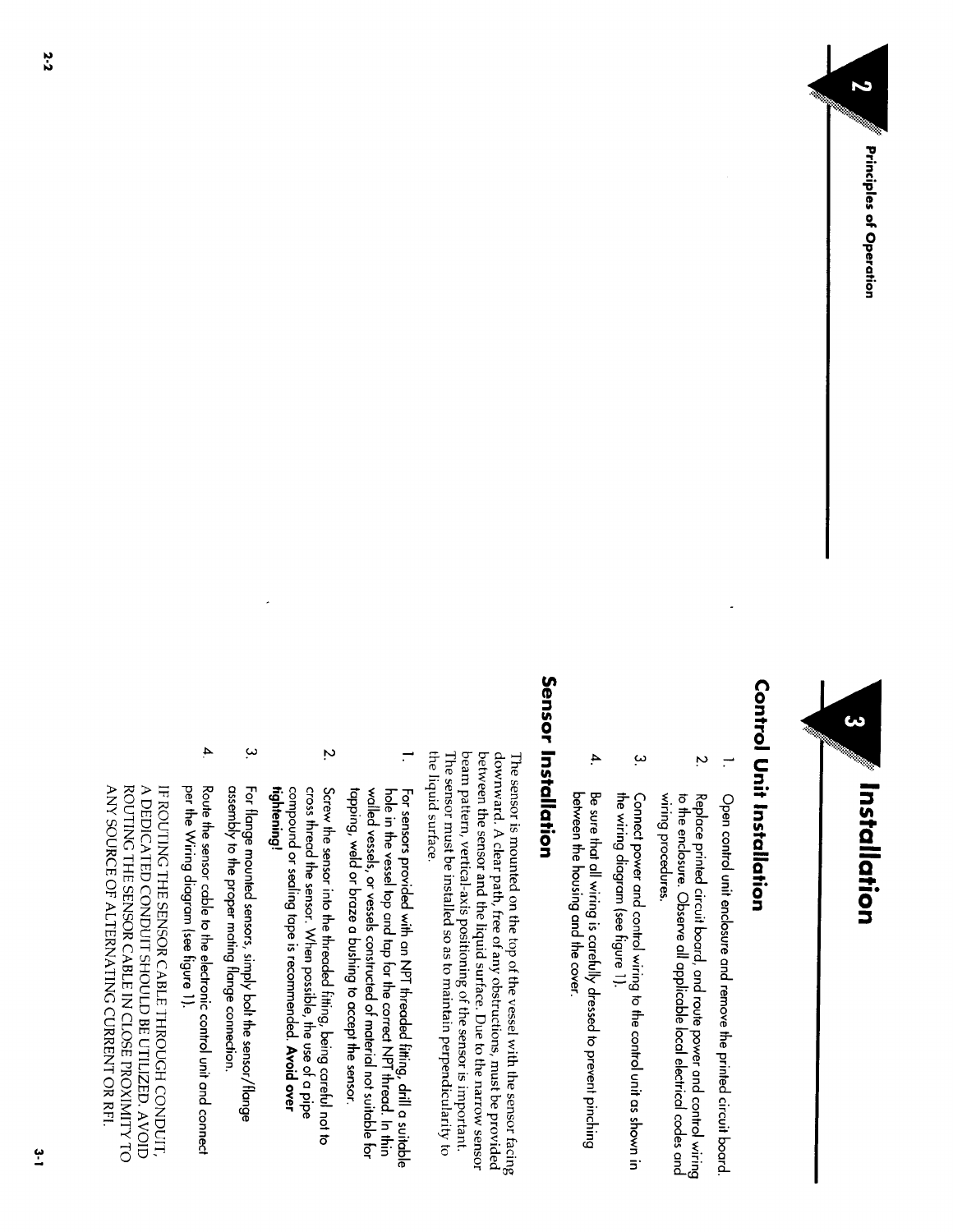Figure 2 Sensor Diagram





Do not<br>adjust

 $\mathbf i$ 





CAUTION

Installation

Installation

Figure 1 Wiring Diagram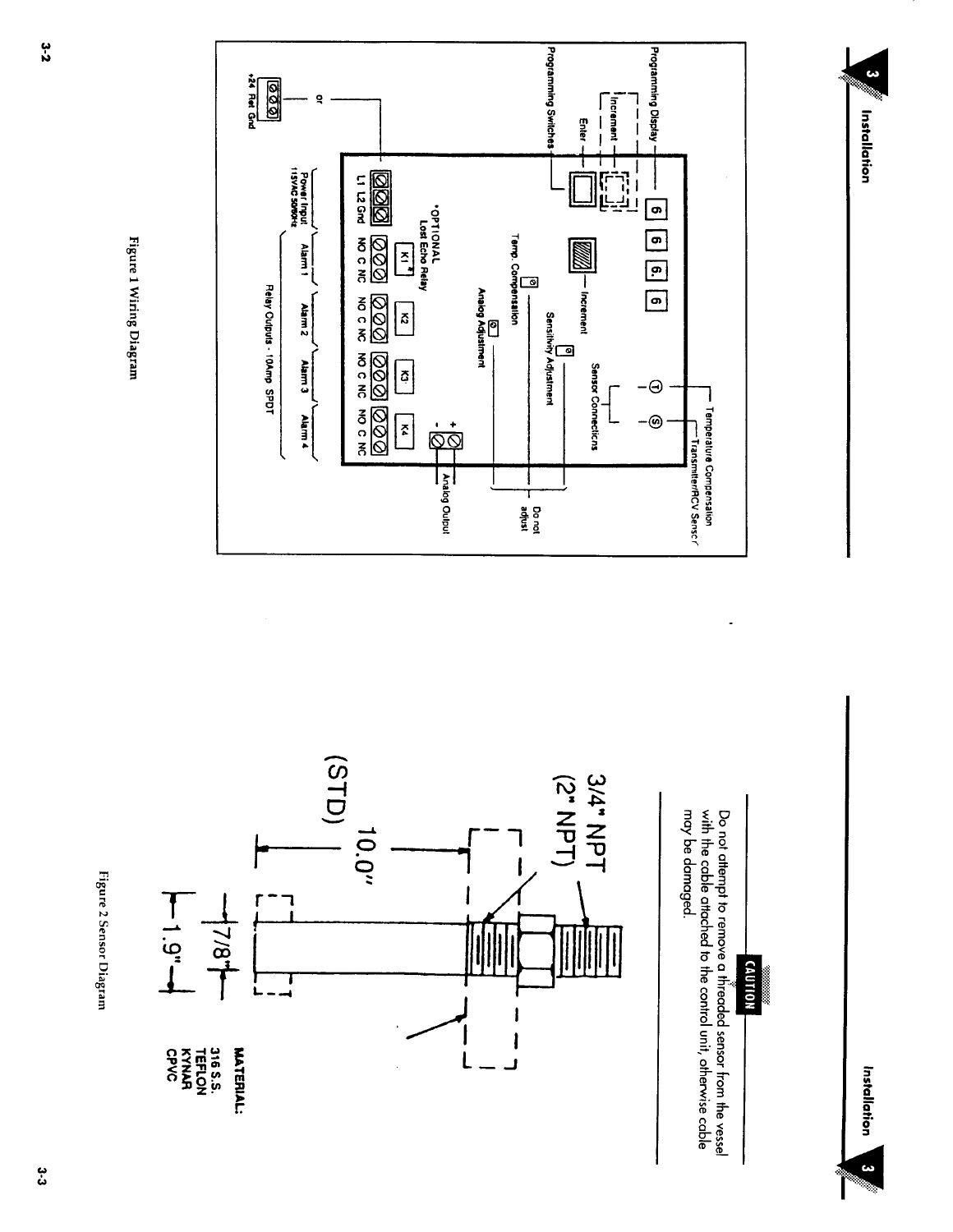

### General

standard programmable features and available options can be cases, a single LVU-1000 can accomplish control functions which utilized to perform a wide variety of control functions. In many instruments or expensive computer based systems. would otherwise only be possible through the use of multiple The LVU-1000 series is an extremely versatile instrument. It's many

## **Standard Features**

- Automatic temperature compensation compensates for sound velocity errors (due to temperature variations) over the entire sensor temperature range.
- $\mathbf{\dot{z}}$ Simple 2 button programming
- Four programmable Alarm point relays.

 $\omega$ 

- $\blacktriangle$ User selectable Height or Distance operating mode.
- $\overline{a}$ Fully isolated analog output with programmable output offset.
- $\sim$ Three "Lost Echo" condition modes (user selectable)
- $\overline{\mathbf{N}}$ Internal 4-digit display provides programming prompts, system<br>heartbeat, and "Lost Echo" feedback.
- $\infty$ Enhanced noise rejection algorithm ignores spurious signals and other noise sources such as 60 cycle and RFI.

## **Optional Features**

- External (front covered mounted) 4 digit display for local indication.
- Optional "Lost Echo" alarm relay, in place of alarm relay 1.

 $\mathcal{P}$ 

ىب application requirements. Call factory for application assistance Customized response times and output damping to meet special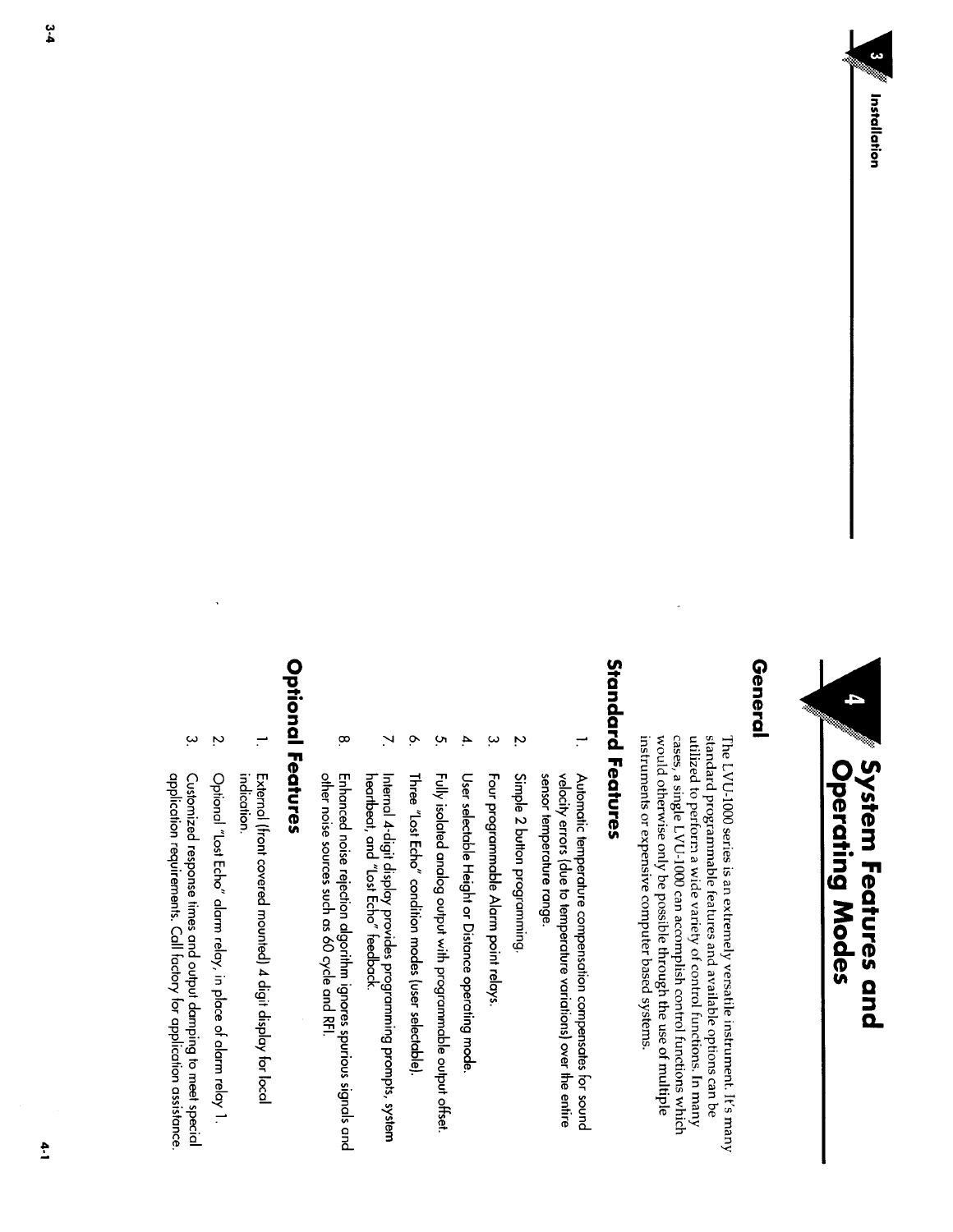



### General

during the calibration procedure is stored in a nonvolatile memory to prevent loss of data in the event of a power failure. provides the necessary programming prompts. All data entered (Enter and Increment) and an onboard digital display, which The LVU-1000 series is calibrated via push-button entry switches

elsewhere within this manual. Programming Prompt List and the Calibration Diagram found During the calibration procedure, you may wish to refer to the



return to the Operating Mode, saving only those parameter During the Calibration procedure, if no button is pressed values already entered for more than 60 seconds, the system will automatically

(see step 11). may be verified by following the Calibration Verification Procedure Upon completion of the Calibration procedure, the Analog Output

## **Calibration Procedure**

- use only, and is not user accessible) Enter button once to bypass this prompt (this prompt is for factory seconds, the onboard programming display will issue the prompt hold the Enter and Increment buttons. After approximately 3 Open control unit enclosures and simultaneously depress and "COdE". Release both Enter and Increment and then press the
- now will toggle the display between "H" and "d". The Height once and the display will read either "H" for Height Mode of<br>operation, or "d" for Distance Mode of operation, depending on the liquid level, while the Distance Mode will provide an inverse Mode ot operation will provide an analog output proportional to the previously programmed mode. Pressing the Increment button The onboard display will issue the prompt "SLdH". Press Enter

 $\mathbf{v}$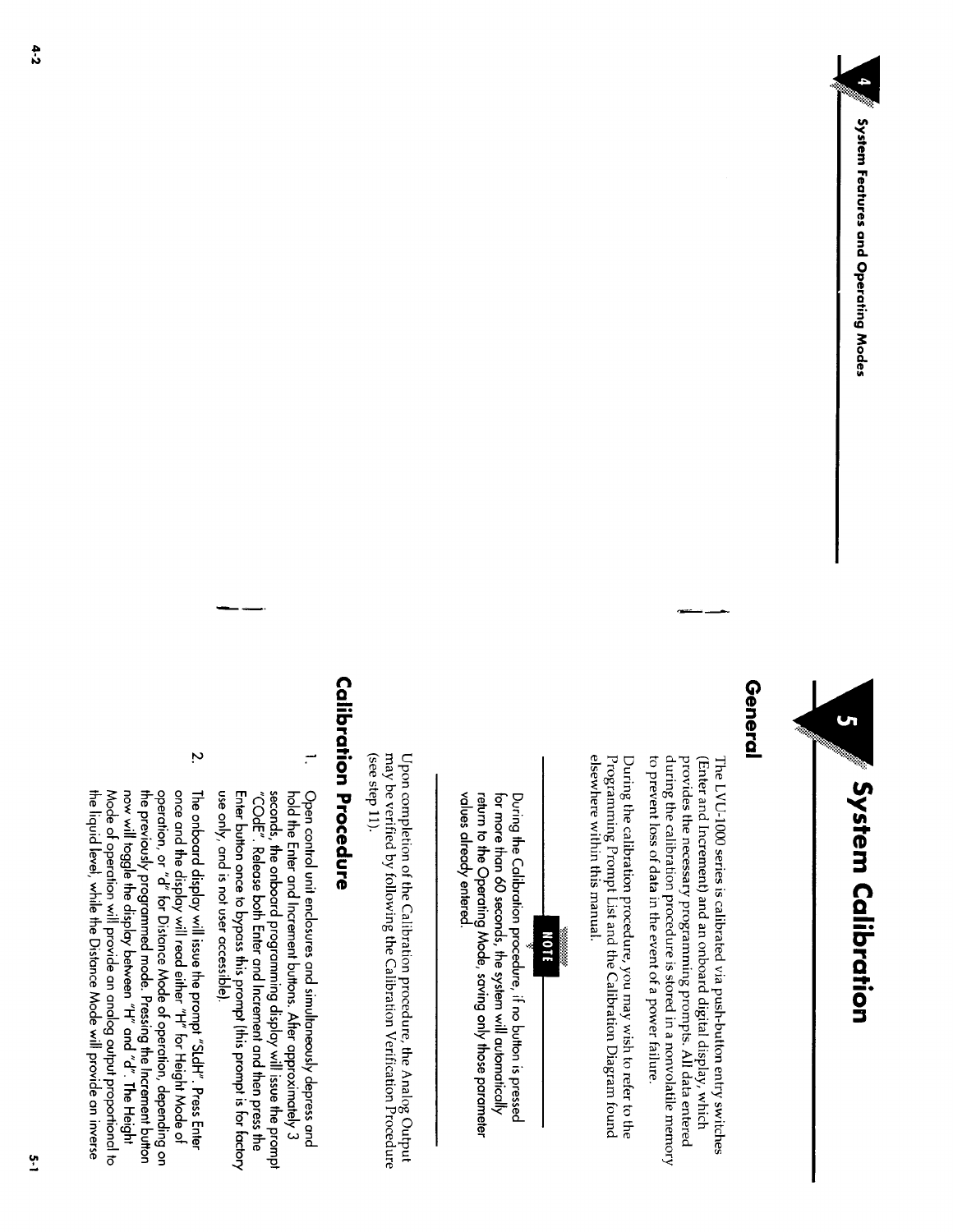**System Calibration** 

 $S$  select  $S$  for  $S$  select  $S$ 

measured in inches from the sensor face.

Linear Characterization Display Scaling for details on System Calibration Pressing Increment will toggle the programming display through the above  $\mathcal{L}$ Enter to store the desired Mode.  $\frac{1}{2}$ prompt, then you have chosen Custom Display Scaling and the unit proceeds to step 6a in the following manner,  $\mathbf{r}$ otherwise the unit proceeds to step 7.

Mode 0: Display reads distance of target from sensor

Mode 1: Display indicates value of linear range

The Span is the measurement range in inches as measured from the Zero Point. Press Enter now and the display will indicate the current Span value, with the hundreds place digit flashing. Proceed as in step 4 to enter the desired Span in inches from the

"Tenths of inches" places to obtain the desired Zero point as

6. After entering the desired Span, the system will issue the prompt

operating mode displayed, press Enter to select that mode  $\sim$  Upon entry of the  $\sim$  Point, the display will issue the prompt of the prompt of the prompt of the prompt of the prompt of the prompt of the prompt of the prompt of the prompt of the prompt of the prompt of the promp

- یب a current output, or 0-10 V dc vs. 2-10 V dc for voltage output). offset". The Analog offset determines if the analog output signal is Press Enter to display the previously entered selection (either 0 or referenced to zero or some offset value (0-20 ma vs. 4-20 ma for displayed, press the Enter button to store the selection. "O" disables the Analog Offset. With the desired selection 1. Entering "1" will invoke the Analog Offset, while entering a 1). Pressing Increment now will toggle the display between 0 and The next prompt to be displayed will be "SLOS" for "select analog
- $\overline{4}$

**NOTE** 

and may be verified, see step 11.

Point is normally 12" from the sensor tace.

NOTE

provide a closer Zero Point. Consult lactory

/' System Calibration रक्षप्री संस्कृति प्रव operation models models with models  $\mathcal{P}^{\text{max}}_{\text{max}}$  . In the selection of  $\mathcal{P}^{\text{max}}_{\text{max}}$  , and  $\frac{1}{2}$  and  $\frac{1}{2}$  for  $\frac{1}{2}$  for  $\frac{1}{2}$  for  $\frac{1}{2}$  for  $\frac{1}{2}$  for  $\frac{1}{2}$  for  $\frac{1}{2}$ of the Analog offset determines in the analog of the analog output signal is the analog output signal is  $\alpha$ 

> measured in inches from the sensor tace  $\mathbf{s}$  for  $\mathbf{s}$  for  $\mathbf{s}$  for  $\mathbf{s}$  function  $\mathbf{s}$ "Tenths of inches" places to obtain the desired Zero point as operation of the operational provided). Press Enter now, and the on board programming display will indicate a display will indicate a digital  $\alpha$ previously entered selection. The Display Function Modes are as programmable by the user. See the calibration

Upon entry of the Zero Point, the display will issue the prompt "SL\_S" for "select Span".

ò,



At this time the analog output may be verified, see step 11.

the Zero Point. Press Enter now and the display will indicate the The Span is the measurement range in inches as measured trom

 $\circ$ tollows: The Zero Point is the point at which the level will be closest to the  $\beta$  . The calibration  $\beta$  is the calibration of  $\alpha$  in  $\alpha$  in  $\alpha$  is the minimum  $\alpha$  $\sharp$  and  $\Xi$  order to the configured to  $\Xi$  $\Phi$  Press Enter and the press Enterpret indicate the press Enterpret indicate the previously  $\Phi$ programmed  $\vec{r}$  and  $\vec{r}$  and  $\vec{r}$  is  $\vec{r}$  from  $\vec{r}$  and  $\vec{r}$  is  $\vec{r}$  and  $\vec{r}$  from  $\vec{r}$  and  $\vec{r}$  and  $\vec{r}$  and  $\vec{r}$  and  $\vec{r}$  and  $\vec{r}$  and  $\vec{r}$  and  $\vec{r}$  and  $\vec{r}$  and  $\vec{r}$  $\tilde{\tau}$  increment to increment the flag digital digital to its desired value. We can also the flag digital digital digital digital digital digital digital digital digital digital digital digital digital digital digital d  $\frac{1}{2}$ the displayed for the  $\frac{1}{2}$  place displayed  $\frac{1}{2}$  place displayed  $\frac{1}{2}$ ( the 'Tens" place) will now  $\begin{array}{ccc} \mathbb{R} & \mathbb{R} \mathbb{R} & \mathbb{R} \mathbb{R} \ \mathbb{R} & \mathbb{R} \end{array}$ 

provide a close a close a close a close a close a close a close a close a close a close a close a close a clos Enter to store the value. The next digit in inches.<br>
Mode 1: Display indicates value of linear range<br>
programmable by the user. See the calibration supplement-<br>
Linear Characterization Display Scaling for details on<br>
programming this mode.<br>
Tressing Increment wil  $\sigma$  is not in the sensor face. The sensor face  $\sigma$ Mode 1: Display indicates value of linear range<br>inanable by the user. See the calibration supplement-<br>haracterization Display Scaling for details on<br>ming this mode.<br>Tressing Increment will toggle the programming<br>through t

otherwise the unit proceeds to step 7. the unit proceeds to step 6a in the following manner,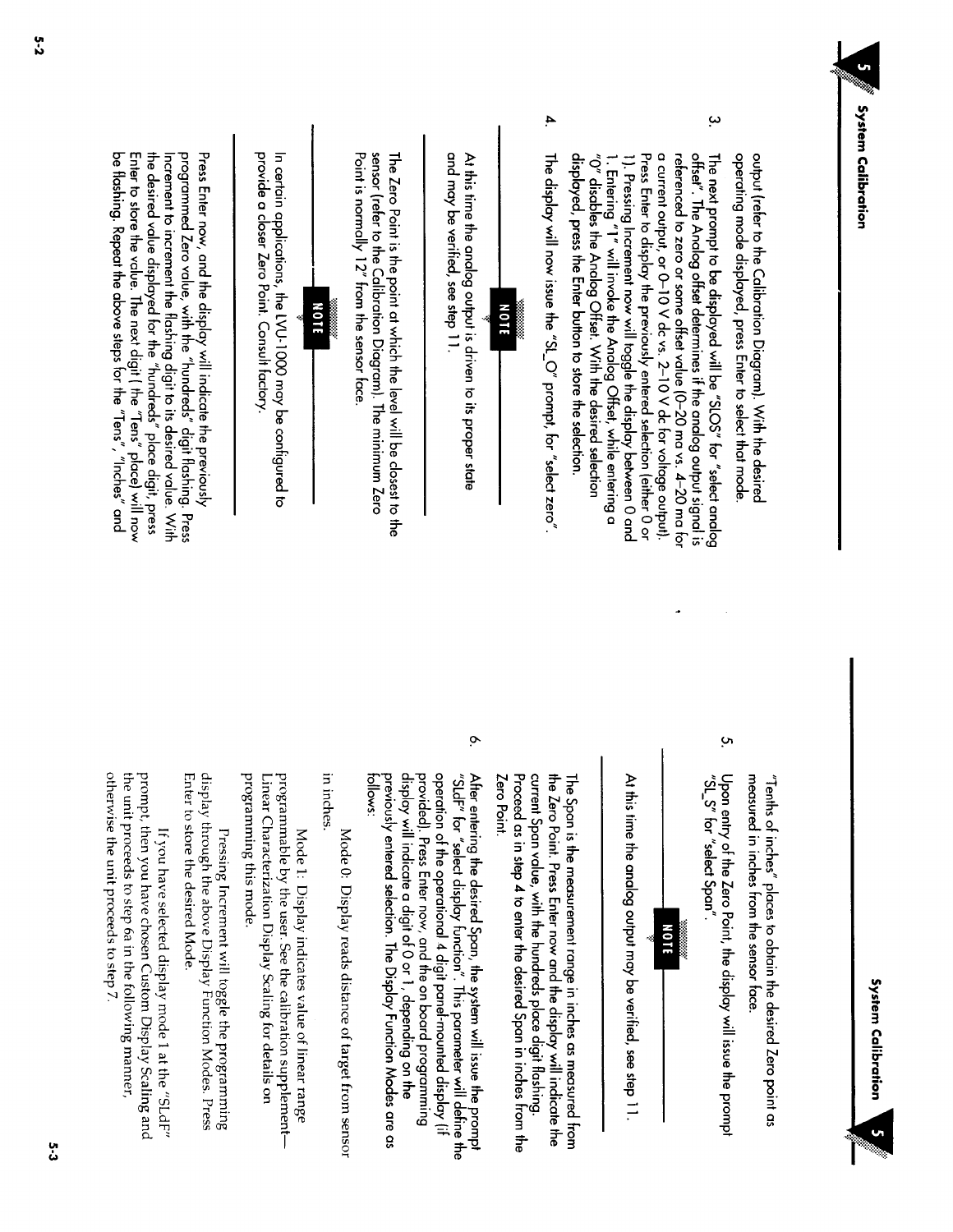**System Calibration** 





| Mountings:                                           | Electronics<br>Enclosures: | <b>Cable:</b>             | <b>Construction:</b> | <b>Rahng:</b>                                             | Sensor Pressure | Temperature Range:                                    | Alam Sepoints:                                                                                      | Display:              | Controls:                                               | Output Signal:                     | Input Power:                                     |             | Temperature<br>Compensation:                  | Accuracy:                        | Repeatability: | Range:                                           | Specifications |  |
|------------------------------------------------------|----------------------------|---------------------------|----------------------|-----------------------------------------------------------|-----------------|-------------------------------------------------------|-----------------------------------------------------------------------------------------------------|-----------------------|---------------------------------------------------------|------------------------------------|--------------------------------------------------|-------------|-----------------------------------------------|----------------------------------|----------------|--------------------------------------------------|----------------|--|
| $\%$ : (Range up to 12 H)<br>2": (Range up to 30 ff) | NEMA-4X (standard)         | 20" Std-Max up to 100 ft. | 3165.5.              | leig)<br>250 psig - 316 SS (Plastic models limited to 150 |                 | Sensor -22°F to +200°F<br>Electronics -10°F to +160°F | (optional)<br>increments of 0.1" Lost echo indicator/relay<br>Four 10A SPDT relays. Programmable in | Four digit (optional) | mode<br>Programmable zero and span, height and distance | 4-20 ma dc (isolated) or 0-10 V dc | 115 V ac, 50/60 Hz, 24 V dc or 230 V ac optional | temperature | Automatic over full range of sensor operating | Analog output—1/28 of full scale | K" typical     | 1 to 30 feet (LVU-1010)<br>$-12$ feet (IVU-1000) |                |  |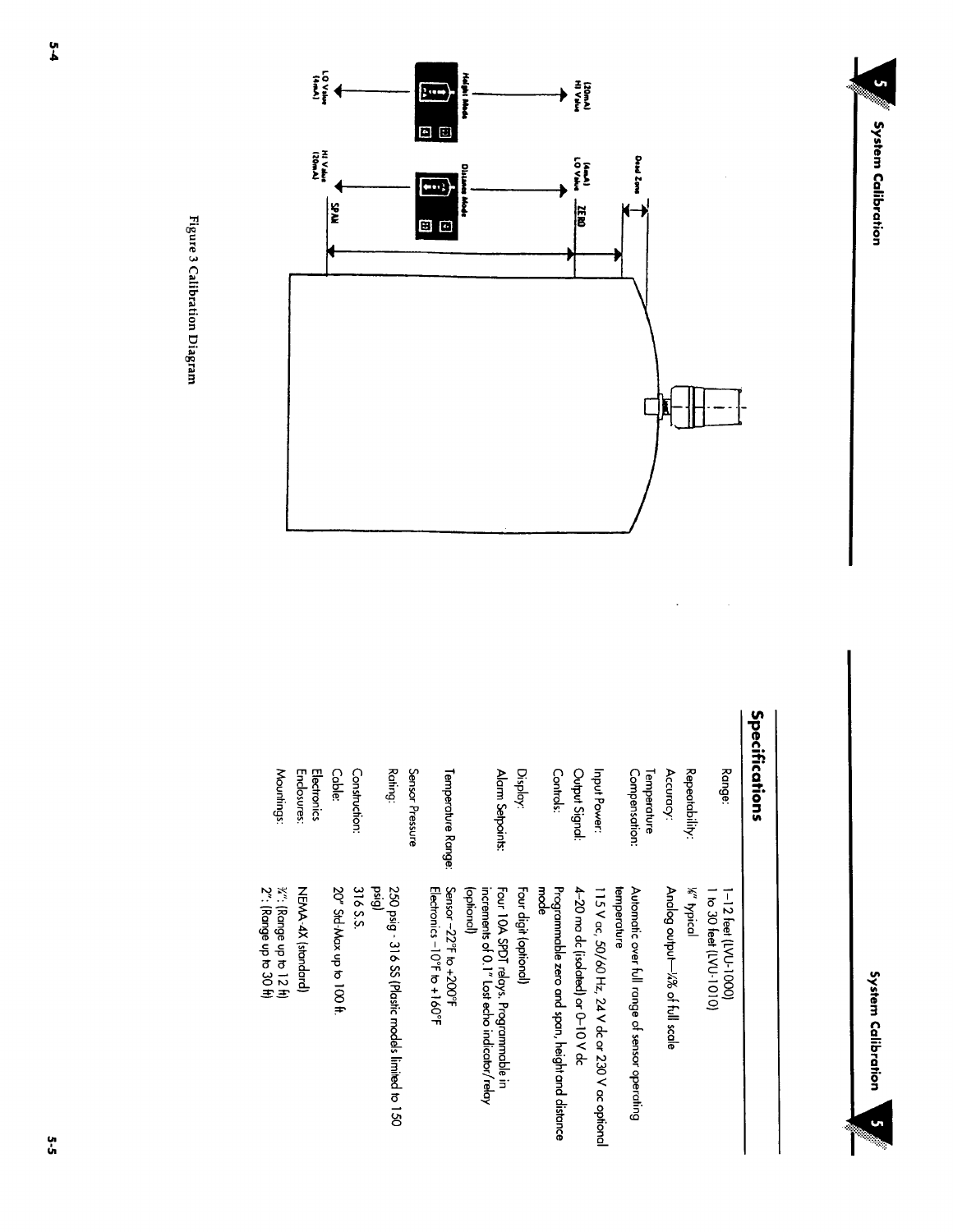



Alarm Points are always programmed in inches from

Press Enter to enable the flashing digits as in step 4 and enter the

decimal digits to be displayed. Pressing Increment will step the display through the above decimal place values. Once the desired decimal place is displayed, press Enter to select that value. Now the unit proceeds with step 7 of this Calibration Procedure.

6a and the user must re-enter valid LOW and Hlgh values. Hlgh value. If this error is detected the unit returns to step

the sensor face, regardless of Operating Mode.

desired Alarm Point **in inches from the sensor face.**

SLA4).

7. The next prompt issue

The unit checks that the

## Linear Characterization Brief Description:

based on the selection of Height or Distance mode. manner that is directly proportional to the analog output, which is arbitrary value, a four digit maximum arbitrary value, and a decimal Procedure - step 5). The display always increases or decreases in a two values across the previously programmed Span (Calibration position. The display output is then linearly scaled between these The LVU-1000 series allows the user to enter a four digit minimum

ò. The unit issues the "SLLO" prompt for "select LOw" minimum display value. Pressing Enter causes the display to advance and show the previously programmed Low value.



and it has no meaning in this mode. Proceed as in the low point. The LVU-1000 series allows the user to enter a four digit minimum arbitrary value, and a four digital matrix  $\mathbb{R}$  arbitrary value, and a decimal value, and a decimal value, and a decimal value of  $\mathbb{R}$ 

ę. show the previously programmed HIgh value. linear Characterization Brief Description Brief Description Brief Description Brief Description: Ne position. The display output is **then linearly scaled between these two** values across the previously programmed Span (Calibration



desired arbitrary Hlgh point. System Calibration

9. After

6a and the user must re-enter valid LOw and HIgh values. Hlgh value. If this error is detected the unit returns to step The unit checks that the LOw value is not greater than the

óc. decimal digits to be displayed. Pressing Increment will step the digit from 0 to 3 indicating the desired precision or the number of Pressing Enter causes the display to advance and show the The unit issues the "SLdP" prompt for "Select Decimal Place" previously programmed Decimal Place. The display will show a

Now the unit proceeds with step 7 of this Calibration Procedure.<br>The next prompt issue will be "SLA1" for "Select Alarm Point 1".<br>Press Enter to enable the flashing digits as in step 4 and enter the<br>desired Alarm Point in and it has no meaning in this mode. Proceed as in the

onboard display-it is fixed



Ignore the decimal point on the

Calibration Procedurestep 4 to enter the desired arbitrary The Alarm Points are always programmed in inches from<br>the sensor face, regardless of Operating Mode.<br>He sensor face, regardless of Operating Mode.<br>Repeat step 7 for Alarm Points 2, 3, and 4 (prompts SLA2, SLA3)<br>and SLA4). Lost Echo Mode: The Lost Echo Modes are as follows: 오윤모 1  $\mathbb{F}_0^2$  is the unit of  $\mathbb{F}_0$  is the  $\mathbb{F}_0$  prompt for  $\mathbb{F}_0$  is  $\mathbb{F}_0$  is the  $\mathbb{F}_0$  $d\alpha = \frac{1}{2} \left( \begin{array}{ccc} \alpha & \alpha & \beta & \gamma \\ \alpha & \alpha & \alpha & \gamma \end{array} \right) \qquad \alpha = \frac{1}{2} \left( \begin{array}{ccc} \alpha & \alpha & \alpha & \gamma \\ \alpha & \alpha & \alpha & \gamma \end{array} \right)$ show the previously programmed Hlgh value. Proceed as the Calibration Procedure-step 4 to enter the  $\lim_{n\to\infty}$   $\mathbb{Z}$   $\mathbb{Z}$   $\mathbb{Z}$  point.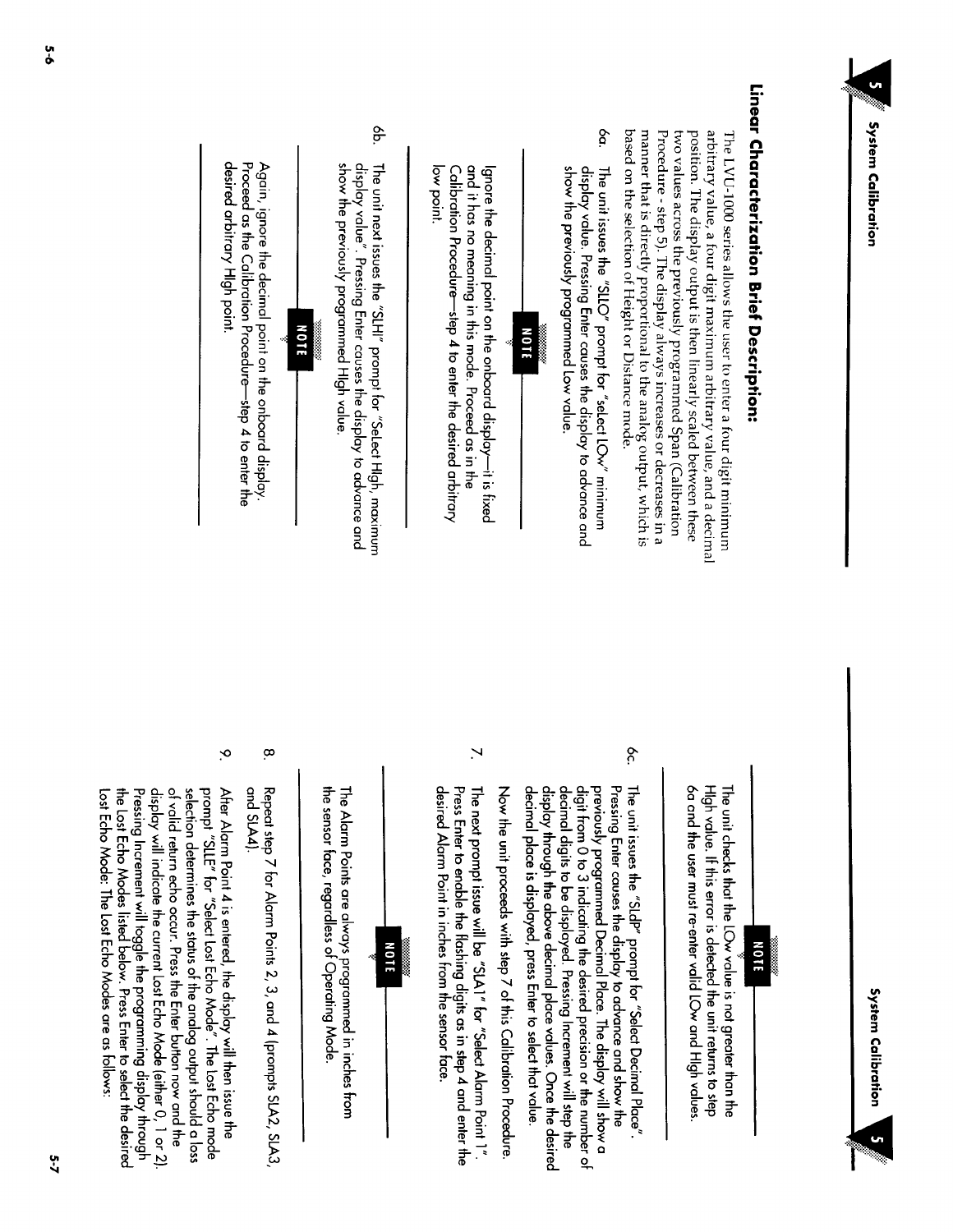Mode 0: Analog output goes to minimum output.<br>Mode 1: Analog output holds last valid reading. Select Distance or Mode 2: Analog output goes to maximum output. last valid readi<br>o maximum ou<br>:he **Mode, the s**<br>rromming displo  $\begin{array}{ccc} \mathbf{B} & \mathbf{B} & \mathbf{B} \ \mathbf{B} & \mathbf{B} & \mathbf{B} \end{array}$ 

 $\overline{Q}$ complete. **Prompt**  $\Xi$ 

## Analog output calibration verification procedure

 $\Xi$ Mode by simulianeously pressing and holding the Enter and Increment buttons, until the "COdE" prompt appearrs. Release the two buttons, then repeatedly press and release the Enter button will the "SL\_0" (Select Zero) prom Analog output is correct per the selected Operating Mode (refer to Wiring Diagram, page 3-3). Access the Calibration digital current meter or voltmeter to the Analog Output terminals To verify the analog output of the LVU-1000 series, connect a  $\overline{a}$  , with the desired Lost Equator  $\overline{a}$   $\overline{a}$   $\overline{a}$   $\overline{a}$   $\overline{c}$   $\overline{a}$  ,  $\overline{a}$ 

### NOTE

requires no adjustment.  $\left| \begin{array}{c} \Xi \; \bar{\mathbb{g}} \prec \leq \bar{\mathbb{g}} \end{array} \right|$   $\left| \begin{array}{c} \pm \bar{\mathbb{g}} \; \mathbb{g} \; \bar{\mathbb{g}} \end{array} \right|$  $\frac{1}{2}$  ਨਿਲ ਇੰਸਤੈਂ ਵਿੱਚ ਪ੍ਰਬੰਧ ਵਿੱਚ ਪ੍ਰਬੰਧ ਵਿੱਚ ਪ੍ਰਬੰਧ ਵਿੱਚ ਪ੍ਰਬੰਧ ਵਿੱਚ ਪ੍ਰਬੰਧ ਵਿੱਚ ਪ੍ਰਬੰਧ ਵਿੱਚ ਪ੍ਰਬੰਧ ਵਿੱਚ ਪ੍ਰਬੰਧ ਵਿੱਚ  $\frac{1}{2}$   $\frac{1}{2}$   $\frac{1}{2}$   $\frac{1}{2}$   $\frac{1}{2}$   $\frac{1}{2}$   $\frac{1}{2}$   $\frac{1}{2}$   $\frac{1}{2}$   $\frac{1}{2}$   $\frac{1}{2}$   $\frac{1}{2}$   $\frac{1}{2}$   $\frac{1}{2}$   $\frac{1}{2}$   $\frac{1}{2}$   $\frac{1}{2}$   $\frac{1}{2}$   $\frac{1}{2}$   $\frac{1}{2}$   $\frac{1}{2}$   $\frac{1}{2}$ 

### $\bullet$ face. Programs the system Span as measured in inches from the system Zero point. Programming Prompt List Defines the operational mode of the optional 4  $\overline{y}$  displays target distance from sensor in inches. Mode "1" displays user defined Linear scaled output.  $\mathbf{L}$ minimum value that the display should indicate. Linear Characterization sub-mode that defines the maximum value that the display should indicate. Linear Characterization sub-mode that defines the decimal digits to be displayed. Programs Alarm Point 1 as measured in inches Programs Alarm Point 2 as measured in inches  $\frac{1}{2}$ Programs Alarm Point 3 as measured in inches from the sensor face. Programs Alarm Point 4 as measured in inches

| <b>IHTS</b><br>OTIS<br><b>PV7S</b><br>SLA2<br>LAJ<br>SLdP<br><b>SLA3</b><br><b>SLdF</b><br>ρĹ.<br>$0 - 15$<br>່ທ່<br>Select Low<br>Select Alarm 2<br>Select Alarm 1<br>Select Decimal<br>Select High or<br>Select Alarm 4<br>Select Alarm 3<br>Points<br>Maximum Value<br>Minimum Value<br>Select Span<br>Select Zero<br>Function<br>Select Display<br>្ម<br>decimal digits to be displayed.<br>maximum value that the display should indicate<br>from the sensor face.<br>Programs Alarm Point 1 as measured in inches<br>Linear Characterization sub-mode that defines the<br>minimum value that the display should indicate.<br>Linear Characterization sub-mode that defines the<br>defined Linear scaled output.<br>select 1 to invoke the Offset.<br>from the sensor face<br>Programs Alarm Point 2 as measured in inches<br>Linear Characterization sub-mode that defines the<br>digit display. Mode "0" displays target distance<br>from sensor in inches. Mode "1" displays user<br>the sensor face in inches. The system Zero is the<br>from the sensor face.<br>from the sensor face<br>Defines the operational mode of the optional 4<br>from the system Zero point.<br>Programs the system Zero point as measured from<br>voltage output). Select 0 to disable the Offset;<br>Programs Alarm Point 4 as measured in inches<br>Programs Alarm Point 3 as measured in inches<br>Programs the system Span as measured in inches<br>face<br>point at xhich the level is closest to the sensor |
|--------------------------------------------------------------------------------------------------------------------------------------------------------------------------------------------------------------------------------------------------------------------------------------------------------------------------------------------------------------------------------------------------------------------------------------------------------------------------------------------------------------------------------------------------------------------------------------------------------------------------------------------------------------------------------------------------------------------------------------------------------------------------------------------------------------------------------------------------------------------------------------------------------------------------------------------------------------------------------------------------------------------------------------------------------------------------------------------------------------------------------------------------------------------------------------------------------------------------------------------------------------------------------------------------------------------------------------------------------------------------------------------------------------------------------------------------------------------------------------------------------|
|                                                                                                                                                                                                                                                                                                                                                                                                                                                                                                                                                                                                                                                                                                                                                                                                                                                                                                                                                                                                                                                                                                                                                                                                                                                                                                                                                                                                                                                                                                        |
|                                                                                                                                                                                                                                                                                                                                                                                                                                                                                                                                                                                                                                                                                                                                                                                                                                                                                                                                                                                                                                                                                                                                                                                                                                                                                                                                                                                                                                                                                                        |
|                                                                                                                                                                                                                                                                                                                                                                                                                                                                                                                                                                                                                                                                                                                                                                                                                                                                                                                                                                                                                                                                                                                                                                                                                                                                                                                                                                                                                                                                                                        |
|                                                                                                                                                                                                                                                                                                                                                                                                                                                                                                                                                                                                                                                                                                                                                                                                                                                                                                                                                                                                                                                                                                                                                                                                                                                                                                                                                                                                                                                                                                        |
|                                                                                                                                                                                                                                                                                                                                                                                                                                                                                                                                                                                                                                                                                                                                                                                                                                                                                                                                                                                                                                                                                                                                                                                                                                                                                                                                                                                                                                                                                                        |
|                                                                                                                                                                                                                                                                                                                                                                                                                                                                                                                                                                                                                                                                                                                                                                                                                                                                                                                                                                                                                                                                                                                                                                                                                                                                                                                                                                                                                                                                                                        |
|                                                                                                                                                                                                                                                                                                                                                                                                                                                                                                                                                                                                                                                                                                                                                                                                                                                                                                                                                                                                                                                                                                                                                                                                                                                                                                                                                                                                                                                                                                        |
|                                                                                                                                                                                                                                                                                                                                                                                                                                                                                                                                                                                                                                                                                                                                                                                                                                                                                                                                                                                                                                                                                                                                                                                                                                                                                                                                                                                                                                                                                                        |
|                                                                                                                                                                                                                                                                                                                                                                                                                                                                                                                                                                                                                                                                                                                                                                                                                                                                                                                                                                                                                                                                                                                                                                                                                                                                                                                                                                                                                                                                                                        |
|                                                                                                                                                                                                                                                                                                                                                                                                                                                                                                                                                                                                                                                                                                                                                                                                                                                                                                                                                                                                                                                                                                                                                                                                                                                                                                                                                                                                                                                                                                        |
| <b>SOTS</b><br>Select Analog<br>Offset<br>current output, or a 2-10 V dc vs 0-10 V dc for a<br>some Offset reference (4-<br>Allows for an analog output referenced to Zero or<br>$20 \text{ ms}$ vs $0$<br>20 ma for a                                                                                                                                                                                                                                                                                                                                                                                                                                                                                                                                                                                                                                                                                                                                                                                                                                                                                                                                                                                                                                                                                                                                                                                                                                                                                 |
| Prompt<br><b>HPTS</b><br>Height Mode<br>Definition<br>Select Distance or<br>dc), and the Distance mode provides an inverse<br>The Height mode provides an analog output<br>Description<br>output (20-4 ma or 10-0 V dc). Select "H" for<br>proportional to the liquid level (4–20 ma or 0<br>Height Mode or "d" for Distance Mode<br>$\dot{a}$<br><                                                                                                                                                                                                                                                                                                                                                                                                                                                                                                                                                                                                                                                                                                                                                                                                                                                                                                                                                                                                                                                                                                                                                    |
|                                                                                                                                                                                                                                                                                                                                                                                                                                                                                                                                                                                                                                                                                                                                                                                                                                                                                                                                                                                                                                                                                                                                                                                                                                                                                                                                                                                                                                                                                                        |
| ¢<br>Programming Prompt List                                                                                                                                                                                                                                                                                                                                                                                                                                                                                                                                                                                                                                                                                                                                                                                                                                                                                                                                                                                                                                                                                                                                                                                                                                                                                                                                                                                                                                                                           |
|                                                                                                                                                                                                                                                                                                                                                                                                                                                                                                                                                                                                                                                                                                                                                                                                                                                                                                                                                                                                                                                                                                                                                                                                                                                                                                                                                                                                                                                                                                        |
|                                                                                                                                                                                                                                                                                                                                                                                                                                                                                                                                                                                                                                                                                                                                                                                                                                                                                                                                                                                                                                                                                                                                                                                                                                                                                                                                                                                                                                                                                                        |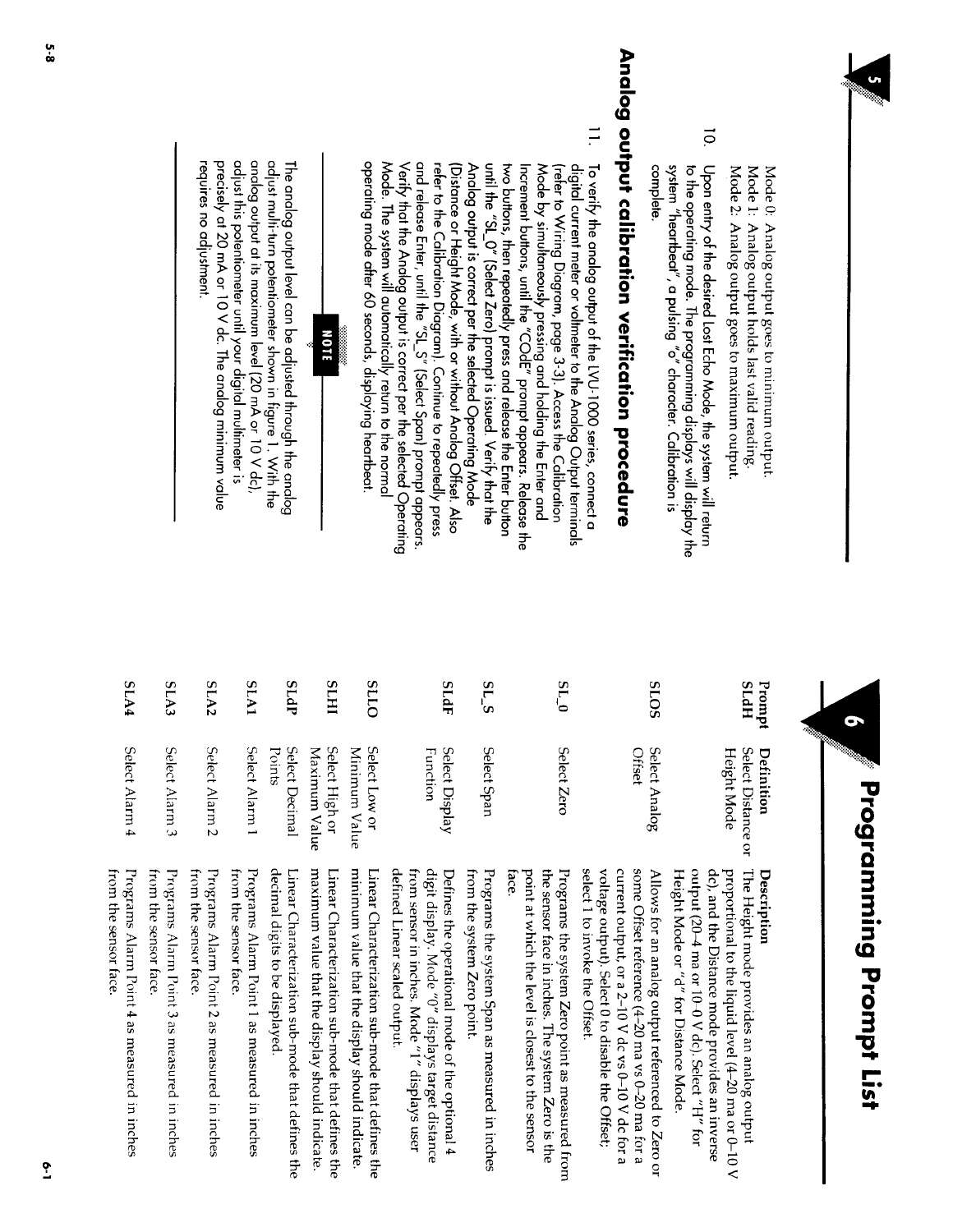

Document

System Configuration

**SLLE** Select Lost Echo<br>Mode Programs the analog output condition in the event<br>of a loss of a valid return echo for more than 8<br>seconds.<br>Mode 0 Output goes to minimum.<br>Mode 1 Output holds last reading.<br>Mode 2 Output goes to maximum. In a lost echo condition, the 4 digit display and the<br>orboard display will display "-LE-".  $\infty$  . Only and  $\infty$  . The series of  $\infty$  . The series of  $\infty$  is the series of  $\infty$  .

|                                            | Document                 |                   | <b>System Configuration</b>          |
|--------------------------------------------|--------------------------|-------------------|--------------------------------------|
|                                            |                          |                   |                                      |
| SITE/LOCATION ID:                          |                          |                   |                                      |
| <b>JOB:</b>                                |                          |                   |                                      |
| UNIT SERIAL NUMBER:                        |                          |                   | <b>DATE</b>                          |
| PROGRAMMABLE PARAMETERS, PROGRAMMED BY:    |                          |                   |                                      |
| <b>HEIGHT MODE:</b>                        | $\Box$                   |                   |                                      |
| DISTANCE MODE:                             | Г                        |                   |                                      |
| <b>ANALOG OFFSET:</b>                      | $\Box$                   |                   | $(\Box$ 4-20 mA $\Box$ 2-10 V)       |
|                                            | $\Box$                   |                   | (V 01-0 D A $\Box$ o-10 V)           |
| DISPLAY MODE:                              | $\overline{\phantom{a}}$ | 므                 |                                      |
| LOST ECHO MODE:                            | $\Box$                   | 므                 | $\Box$ 2                             |
| <b>ZERO</b><br>$\ddot{\phantom{0}}$        |                          |                   | inches from sensor face              |
| <b>SPAN</b><br>$\ddot{\phantom{0}}$        |                          |                   | inches from zero                     |
| <b>ALARM1</b><br>$\cdot$ .                 |                          |                   | inches from sensor face              |
| <b>ALARM<sub>2</sub></b><br>$\epsilon$ .   |                          |                   | inches from sensor face              |
| ALARM <sub>3</sub><br>$\epsilon$ .         |                          |                   | inches from sensor face              |
| ALARM <sub>4</sub><br>$\ddot{\phantom{0}}$ |                          |                   | inches from sensor face              |
| LINEAR CHARACTERIZATION -- DISPLAY         |                          |                   |                                      |
| LO VALUE:                                  |                          |                   |                                      |
| HIVALUE:                                   |                          |                   |                                      |
| DECIMAL PLACE:                             | $\Box$                   | $\boxed{\square}$ | $\Box$<br>$\overline{a}$<br>$\Box$ 3 |